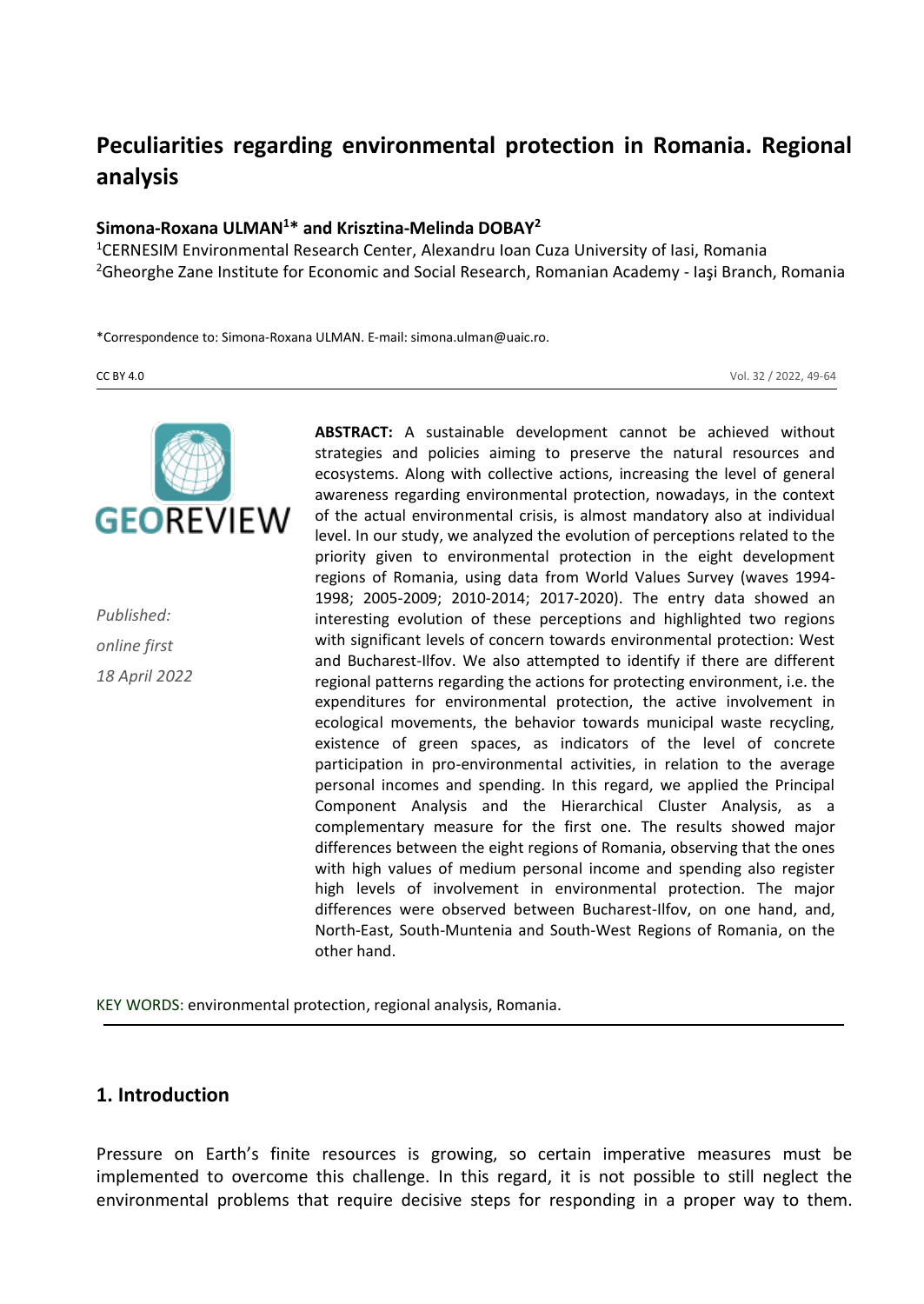However, along with collective actions, increasing the level of general awareness related to this aspect is also useful, if not mandatory, and requires changes of individuals' perceptions and attitudes (Dunlap and Scarce, 1991; Inglehart, 1995; Kemmelmeier, 2002; Poortinga et al., 2004; Sneddon et al., 2006; Dunlap and York, 2008; Gatti, 2016; Brieger, 2018; Ulman, 2018; Diekmann and Franzen, 2019; Ulman and Dobay, 2020). This also requires to place profit and economic prosperity on the short run on the second place whenever it is possible, focusing also on the environmental problems that really exist and that cannot be solved by themselves.

Analyzing the national and regional levels of the active participation in pro-environmental activities in Romania, Ulman and Dobay (2020, p. 193) concluded that there are no major differences among the development regions in this regard, as their levels were very low during the wave 6, in the period 2010-2014. It was also observed the fact that the highest levels of positive perceptions were registered in the Central Region. Continuing this approach, the aim of this paper is to firstly analyze the perceptions and attitudes related to protecting environment in Romania in terms of confidence on the environmental protection movement, membership in an environmental organization and prioritization of protecting environment versus economic growth in wave 7, in the period 2017-2020, and their dynamics between 1994 and 2020. Secondly, it aimed to identify different regional patterns regarding the expenditures for environmental protection, the active involvement in ecological movements, the behavior towards municipal waste recycling and existence of green spaces, as indicators of the level of concrete participation in pro-environmental activities, in relation to the average personal incomes and spending.

#### **2. Study area**

According to NUTS level 2, Romania has eight development regions: North-East, North-West, South-East, South-Muntenia, South-West Oltenia, West, Center and Bucharest-Ilfov. Each region has its own demographic and economic peculiarities that we intend to briefly describe in a similar manner like Ulman and Dobay (2019, pp. 602-605), but with focus on the data available on Eurostat for 2019.

The North-East Region is the largest one, with 37000 km<sup>2</sup>, representing 15.5 % of the total area of the country, and most densely populated region (87.5 inhabitants per  $km^2$ , comparing to the population density of Romania equal to 82.7 inhabitants per  $km<sup>2</sup>$  or that of EU equal to 109 inhabitants per km<sup>2</sup>). It is formed of six counties that belong to the historical region of Moldavia with a population of 3198564 inhabitants, representing 16.48 % of the total population (19 414 458 inhabitants). North-West Region of Romania has a surface equal to 34160.5  $km^2$ , with a population of 2552112 inhabitants, meaning 13.15 % from the total number of inhabitants of the country, and a population density of 75.6 inhabitants per  $km<sup>2</sup>$ . Being also a part of the first Romanian Macro-Region, the Centre Region has a surface almost similar (34099.7  $km^2$ ) with the one of the North-West Region, with a number of inhabitants equal to 2318272, representing 11.94 % of the total population. It has a lower population density than the precedent described regions, equal to 68.8 % inhabitants per km<sup>2</sup>. The South-East Region is characterized as follows: it has a surface equal to 35761.7 km<sup>2</sup>, with 2396171 inhabitants, representing 12.35 % of the total population and with a population density equal to 70.9 inhabitants per  $km^2$ . With a surface equal to 34453 km<sup>2</sup> and a population of 2929832 people, representing 15.09 % of the population, the South-Muntenia Region is the most densely populated region from the country, except Bucharest-Ilfov, with a population density of 86.1 inhabitants per  $km^2$ . The South-West Oltenia Region has a surface of 29211.7 km<sup>2</sup>, a population density equal to 66.9 inhabitants per km<sup>2</sup>, with 1926860 inhabitants representing 9.93 % of the total population of Romania. West Region is characterized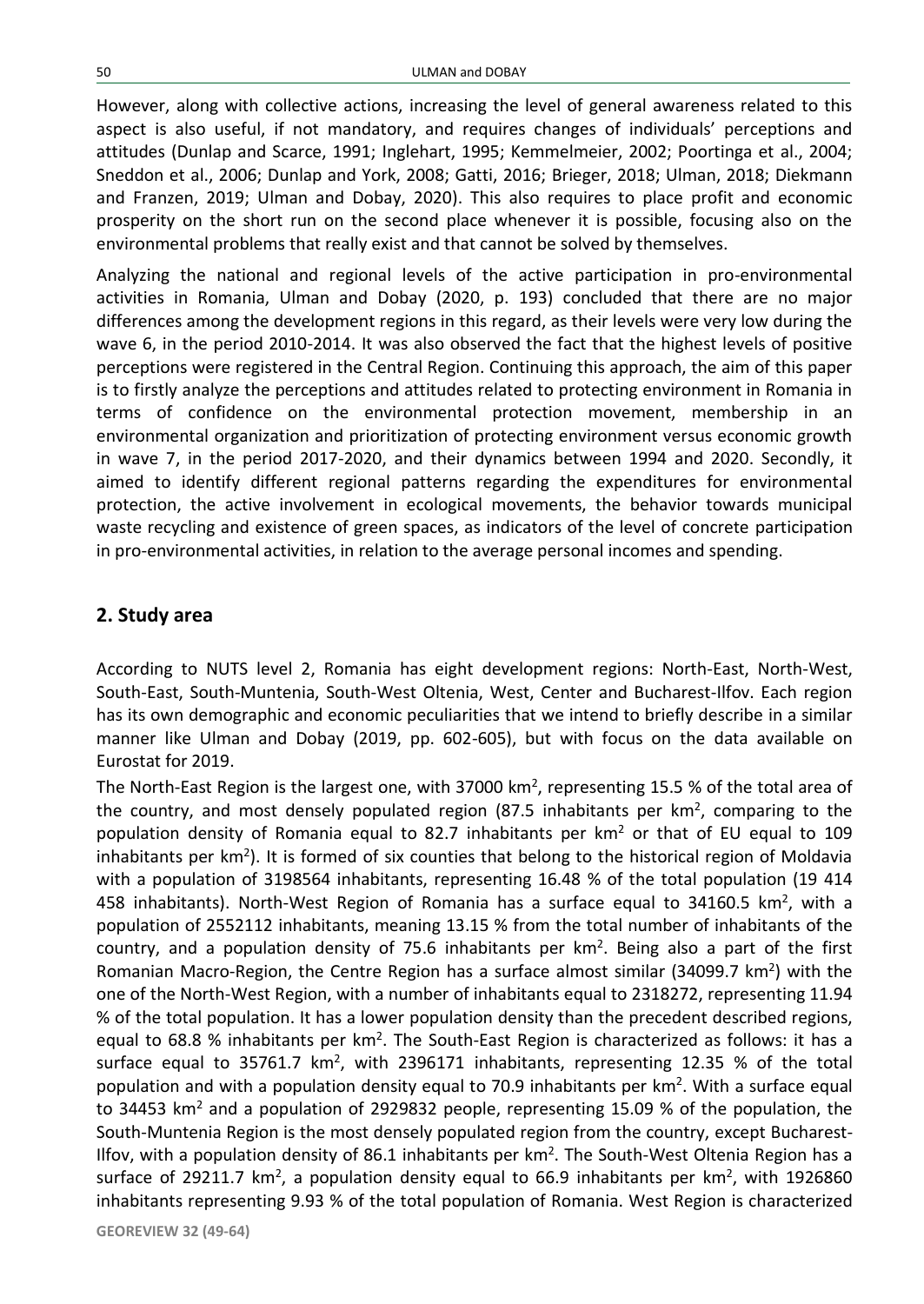by the following demographic particularities: a surface equal to 32033.2 km<sup>2</sup> and having 1777474 inhabitants that represent 9.16 % of the total number of population. Its density is equal to 55.7 inhabitants per km<sup>2</sup>. Lastly, Bucharest-Ilfov has a surface equal to 1821.2 km<sup>2</sup> and 2315173 inhabitants, registering the highest population density of 1321.9 inhabitants per km<sup>2</sup> from all regions of Romania.

Pointing out the most important differences between the levels of regional demographic characteristics chosen to be analyzed, it must be mentioned that the North-East Region of Romania is the one with the largest surface and with the highest number of inhabitants. Still, it is not positioned on the first place when the population density is analyzed, Bucharest-Ilfov and, then, South-Muntenia Region being in front of it. The lowest levels are met in Bucharest-Ilfov and, then, South-West Oltenia regarding the surfaces ( $km^2$ ) and in West in respect with inhabitants and, also, population density.

Moving on and observing the economic regional particularities, the North-East Region is the one that, although the largest and densely populated, has the lowest level of development, with a GDP in Purchasing Power Standard (PPS) per inhabitant at current market prices in percentage of the EU 28 (2019) average equal to 44 %, while the GDP from the national level is equal to 70 %. Next, in the context in which, at the EU level, economic activity rate (employed and unemployed persons as percentages of the population) is equal to 65 % and, in Romania, it is 60.9 %, in the North-East Region, the activity rate is 69.6 %, and, thus, it can be observed that, between the EU and regional levels, high differences do not exist. Also, regarding the employment rates, when the reference age is between 25 and 64 years, the employment rate of EU is equal to 69.2 %, the one of Romania is 65.8 % and of North-East Region is equal to 73.1 %. Regarding the GDP in Purchasing Power Standard (PPS) per inhabitant at current market prices in percentage of the EU average, the North-West Region's one is equal to 64 % that is higher than the North-East Region's one, but lower than the national average. The region registers an economic activity rate of 61.6 % and an employment rate of 67 %, almost similar with the national and EU ones. In the same terms of regional economic particularities, the Centre Region has: a GDP of 66 %, higher than the one of the above regions; an economic activity rate of 55.2 % and an employment rate equal to 60.2 %. The South-East Region is characterized as follows: a GDP in Purchasing Power Standard (PPS) per inhabitant at current market prices in percentage of the EU average of 58 %; an economic activity rate of 56.6 % and an employment rate equal to 60.4 %. The South-Muntenia Region has a GDP (46 %) lower than the national one (54 %), an economic activity rate of 60.6 % and an employment rate equal to 64.9 %. The South-West Oltenia Region has a low GDP in Purchasing Power Standard (PPS) per inhabitant at current market prices in percentage of the EU average, equal to 54 %; an economic activity rate of 59.8 % and an employment rate equal to 64 %. The West Region is the region with the highest GDP in Purchasing Power Standard (PPS) per inhabitant at current market prices in percentage of the EU average, equal to 71 %. Exception is made by Bucharest-Ilfov that registers a GDP equal to 160 %, considerably higher than the other Romanian regions of development. Regarding the economic activity rate, the West Region has a low one (54.3 %) compared to the one of Bucharest-Ilfov (65.4 %). The same situation is in the case of the employment rate, where the West Region's one is equal to 60.6 % compared to the one of Bucharest-Ilfov's one of 72.3 %.

Analyzing the levels of economic regional particularities, it must be observed that Bucharest-Ilfov has the highest GDP in Purchasing Power Standard (PPS) per inhabitant at current market prices in percentage of the EU average, and both highest economic activity and employment rates. The lowest levels are registered in the case of the North-East Region of Romania, being followed by the South-West Oltenia, but at a relative high distance, equal to 10 %, in terms of GDP and, also, in the case of the South-East and West Regions regarding economic activity and employment rates.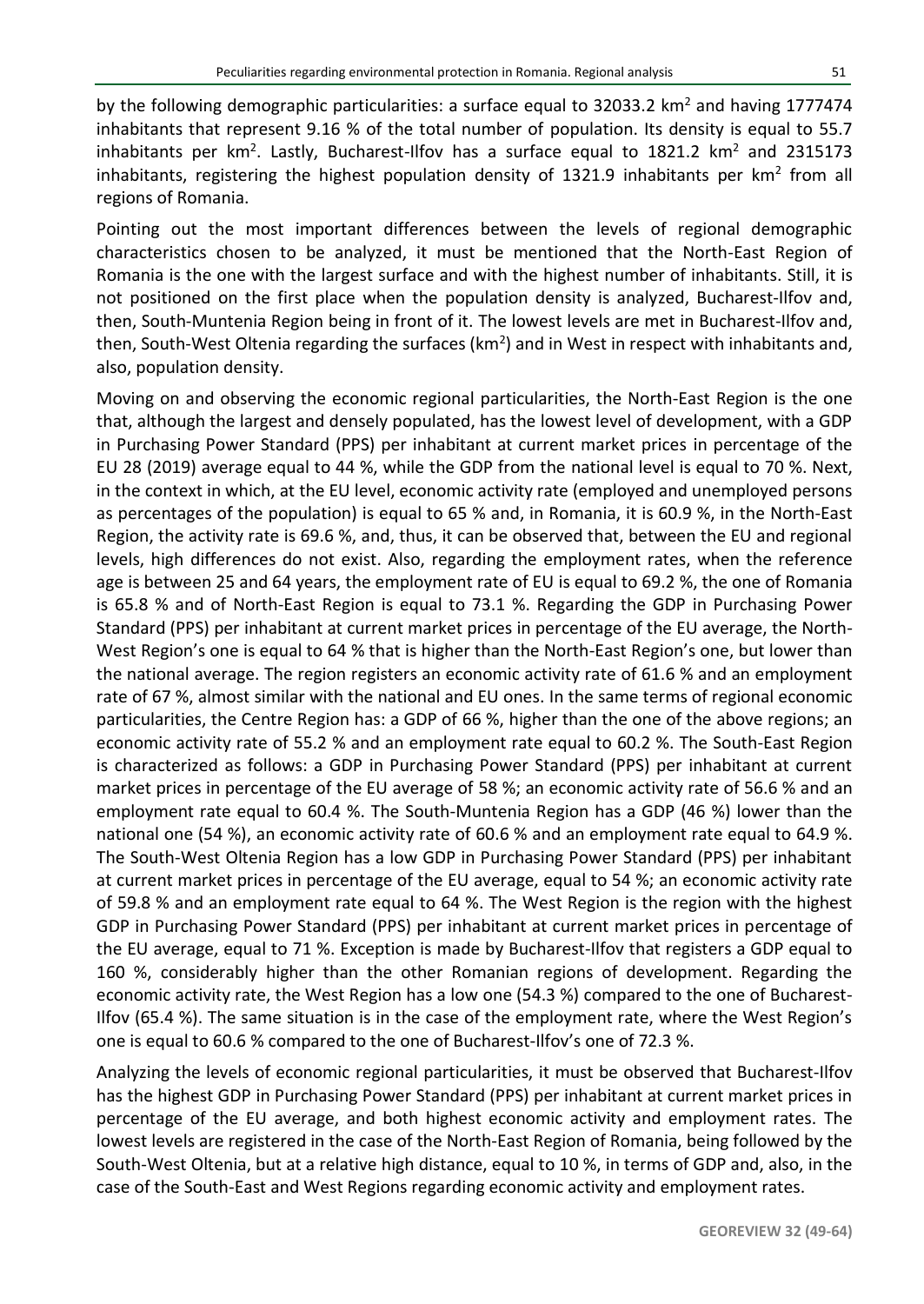# **3. Methods**

We analyzed the data for Romania and its development regions provided by World Values Surveys (WVS), waves 4-7: 1994-1998, 2005-2009, 2010-2014, 2017-2020, emphasized in the literature as conducting credible and large (since 1991 in almost 100 countries) national representative surveys (Brieger, 2018), also used by other relevant studies for the topic of environmental concern (Inglehart, 1995; Dunlap and York, 2008). Nearby these databases, other necessary data were extracted from the National Institute of Statistics (NIS, 2020) via TEMPO Online for the period of the wave 6: 2010-2014 (Table 1).

| <b>Variables</b>             | <b>Description</b>                                      | <b>Source</b> |
|------------------------------|---------------------------------------------------------|---------------|
| Confidence:                  | How much confidence you have in the environmental       | WVS,          |
| The Environmental Protection | organizations:                                          | waves 4-7     |
| Movement                     | Is it a great deal of confidence, quite a lot of        |               |
|                              | confidence, not very much confidence or none at all?    |               |
| Protecting environment vs.   | Protecting the environment should be given priority,    | WVS,          |
| Economic growth              | even if it causes slower economic growth and some       | waves 4-7     |
|                              | loss of jobs.                                           |               |
| Member of an environmental   | Active / Inactive membership: environmental             | WVS,          |
| organization                 | organization.                                           | waves 4-7     |
| Given money to ecological    | Past two years: given money to ecological               | WVS.          |
| organization                 | organization.                                           | wave 6        |
| Spending for environmental   | Environmental protection expenditure includes all the   | <b>NIS</b>    |
| protection                   | expenditures for carrying out the activities of         | (2015)        |
|                              | environment observation and protection and refers to    |               |
|                              | environment damages prevention or repair.               |               |
| recycling<br>Municipal waste | The recycling rate is one representative indicator for  | <b>NIS</b>    |
| rate collected               | monitoring progress in regard to waste recycling and it | (2012)        |
|                              | is measured as a percentage (%) of waste recycled       |               |
|                              | from the total waste generated.                         |               |
| Area with green surface      | Green areas are any place prepared with grass,          | <b>NIS</b>    |
|                              | flowers, trees, benches or other decorative or urban    | (2016)        |
|                              | furniture elements, used as decoration or for public    |               |
|                              | use.                                                    |               |
| Medium personal income       | Total average monthly wages by household.               | <b>NIS</b>    |
|                              |                                                         | (2016)        |
| Medium personal spending     | Total average<br>consumption<br>expenditures<br>bv      | <b>NIS</b>    |
|                              | household.                                              | (2016)        |

**Table 1** Definition of the considered variables.

Using descriptive analysis, we obtained the national and regional figures regarding perceptions and attitudes towards environmental protection in Romania in terms of confidence on the environmental protection movement, membership in an environmental organization and prioritization of protecting environment versus economic growth from wave 7, in the period 2017- 2020, and their dynamics between 1994 and 2020 (waves 4-7).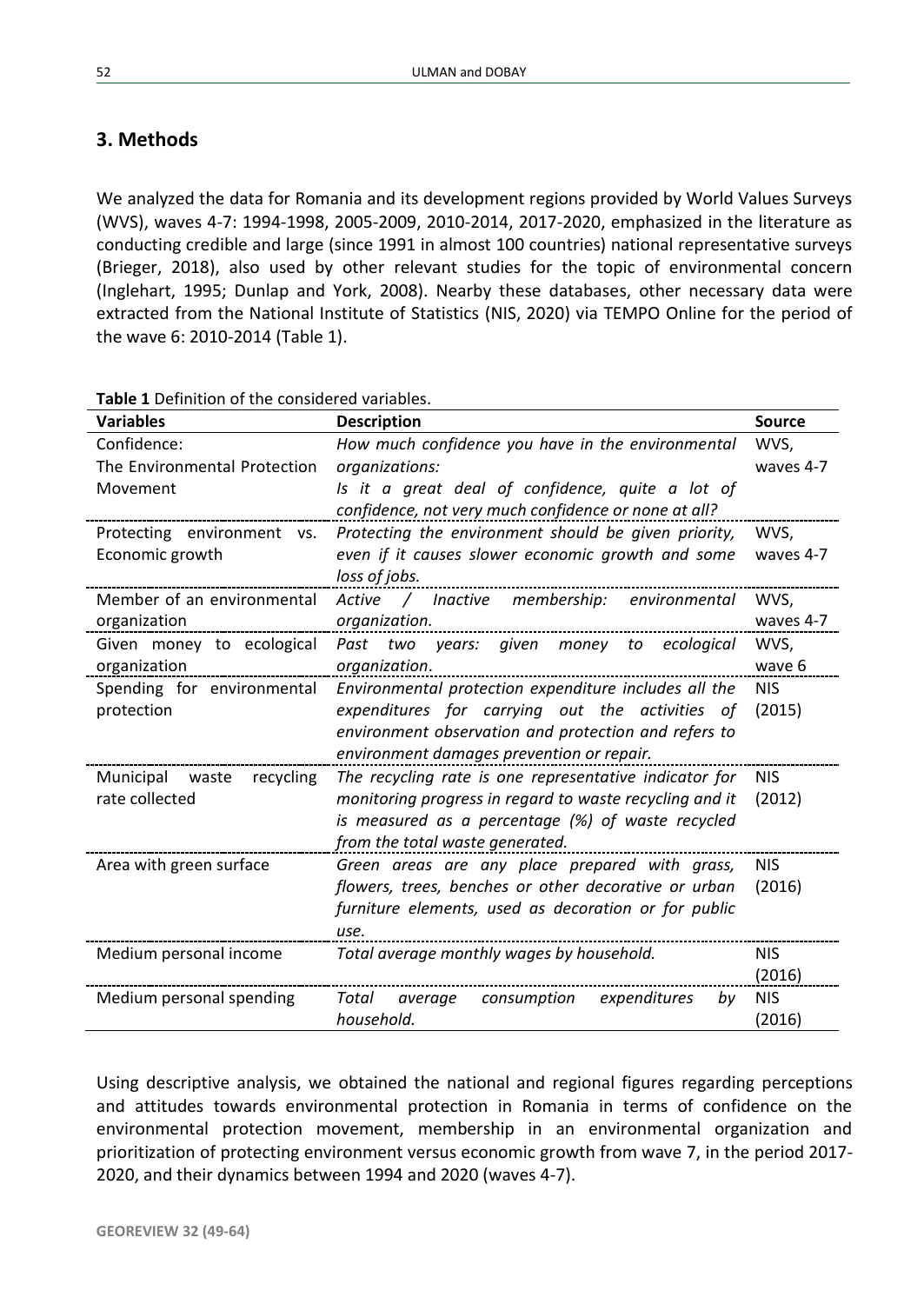In the next step, based on the other analyzed variables, i.e. spending for environmental protection, medium personal income, medium personal spending, municipal waste recycling rate collected, area with green surface, given money to ecological organization, Principal Component Analysis (PCA) was used. Analyzing the coefficient values from the Correlation matrix, we evaluated the possibility of PCA's application: high values of the coefficients (higher than +0.5, lower than -0.5) revealed that between the chosen variables significant statistic association does exist. In this case, the results show that the PCA can be applied (the value of the determinant is equal to 0.002). The number of correlation coefficients is equal to  $6*(6-1)/2=15$ . This high value indicates the impossibility to analyze the link between the variables only using the Correlation matrix. For testing the hypothesis of independence between variables, the test significance (Sig. = 0.002) is lower than the assumed risk ( $α=0.05$ ), which conducts to the decision of rejecting the null hypothesis. Therefore, it can be guaranteed with a probability equal to 0.95 that significant statistic associations between variables exist. Identifying the links between variables is facilitated by observing Kaiser-Meyer-Olkin statistic (KMO), Measure of Sampling Adequacy. In our case, its value (0.539) is higher than 0.5, meaning that the obtained solution is acceptable.

# **4. Results and discussion**

## **4.1. Perceptions and attitudes related to environmental protection in Romania**

Perceptions and attitudes reflecting concerns for environmental issues might be considered as essential drivers of pro-environmental behaviors and, ultimately, of environmental sustainability. In this regard, in order to reveal the peculiarities of environmental concern in terms of perceptions and attitudes in Romania and in its development regions, we analyzed the level of confidence in environmental organizations, the involvement in this type of entities and considerations regarding the proper approach for development (Figure 1).



**Figure 1** Main aspects highlighting perceptions and attitudes related to environment (source: Authors' representation based on WVS questions).

Further on, we analyzed the dynamics of each considered variable during the last four waves of WVS between 1994 and 2020. As it is shown in Figure 2, the trust in environmental organizations reached the highest levels in the period between 2005-2014 (wave 5 and 6), with 35 %, respectively 34 % of respondents having quite a lot confidence in this regard.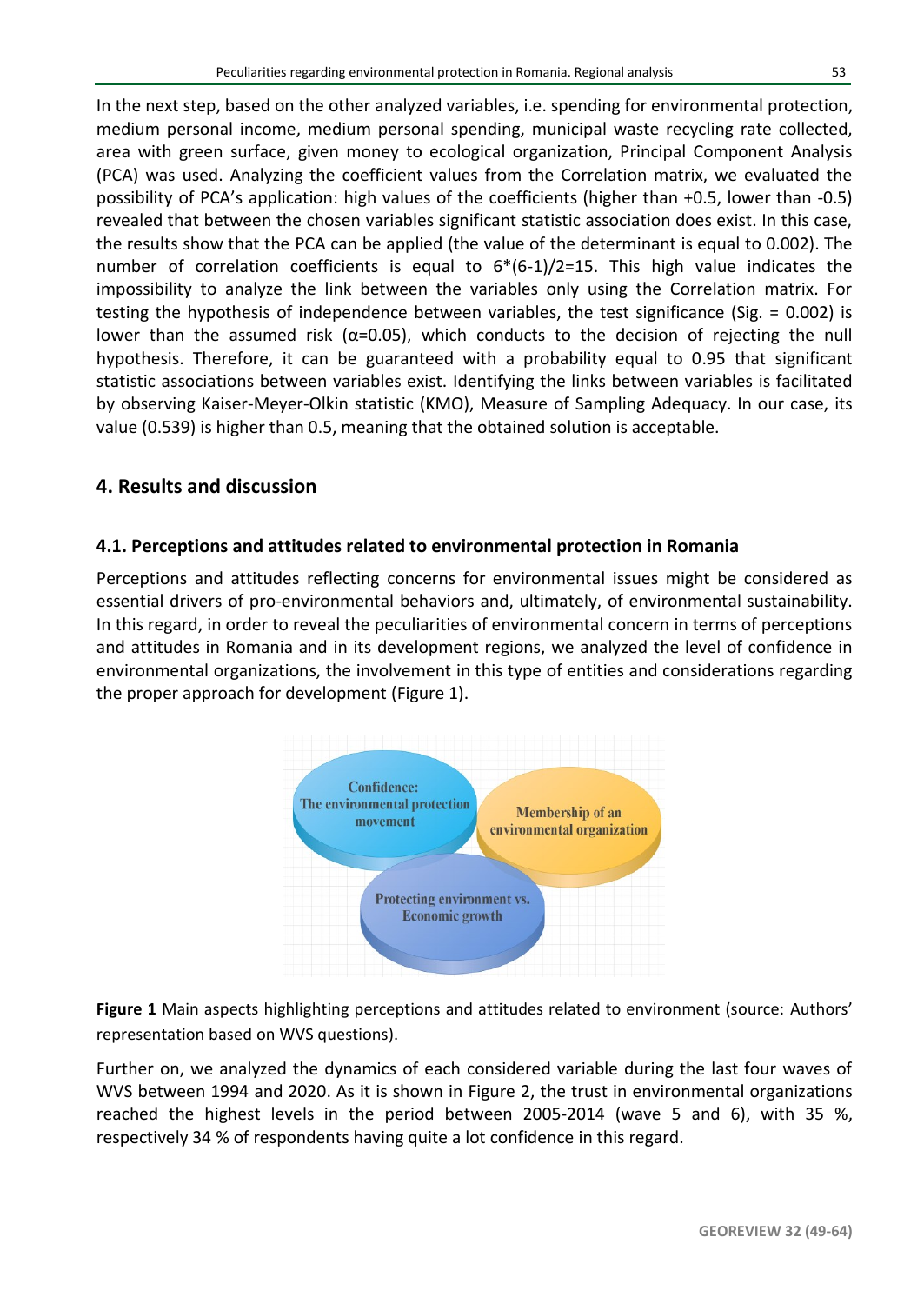

**Figure 2** Dynamics of the confidence in environmental protection movement in Romania (source: WVS, wave 4-7).

Moreover, it can be observed the fact that the percentage of persons that do not trust at all that environmental protection movement is increasing from a wave to another, reaching 20 % in the last wave. In the same time, people seem to get more informed on the activities of the existing environmental organizations, observing a decrease of the percentage of people declaring that they do not know about this (from 24 % in wave 4 to 10 % in wave 7).



**Figure 3** The confidence in environmental protection movement by regions (source: WVS, wave 7: 2017-2020).

At the regional level, the lowest level of confidence is recorded in Bucharest-Ilfov and West Region and the highest in Center and North-East regions as it is shown in Figure 3.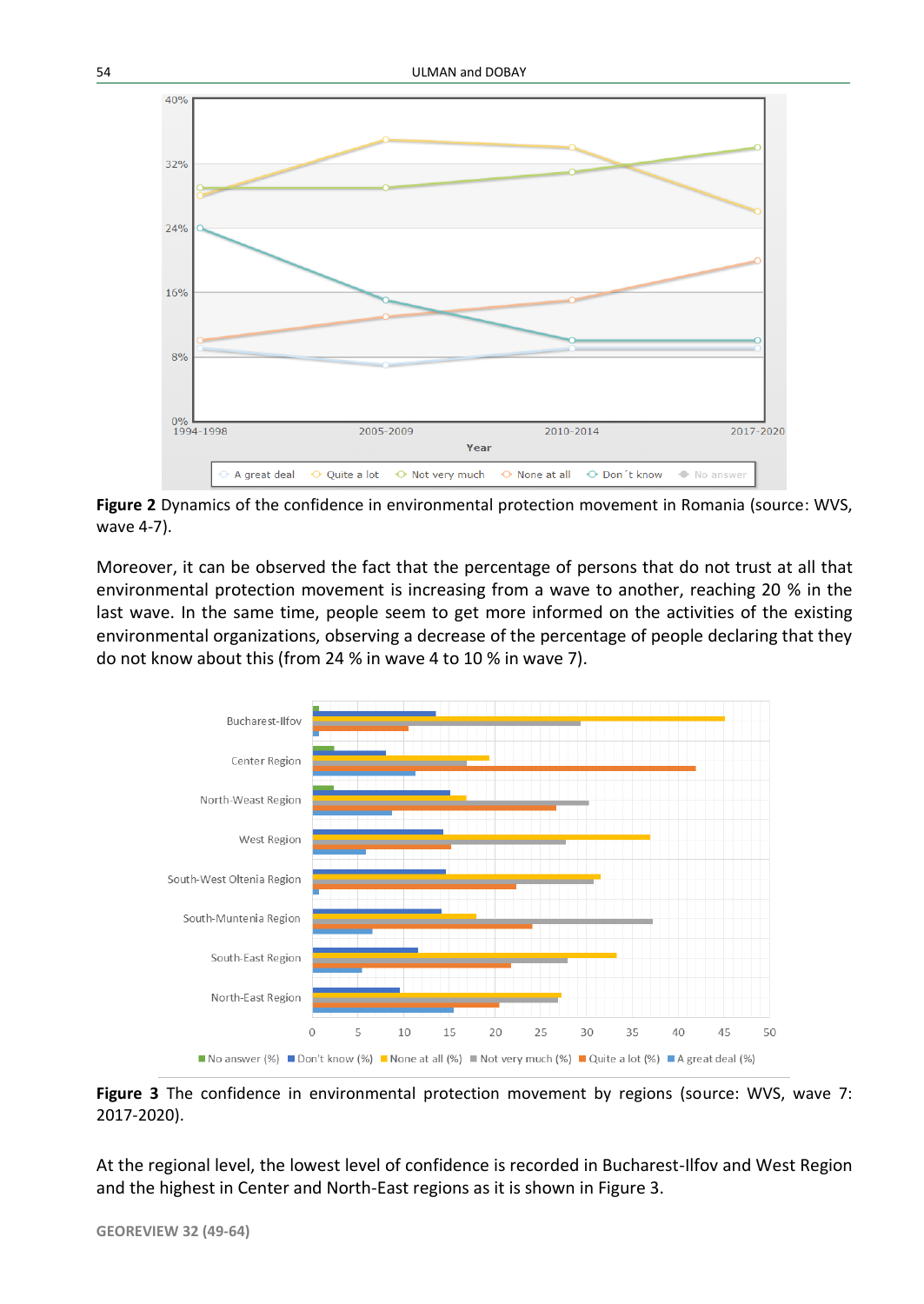

**Figure 4** Dynamics of the membership in environmental organizations in Romania (source: WVS, wave 4-7).

Unfortunately, in Romania, the membership in environmental organizations is quasi-inexistent (Figure 4), being no tradition in this regard. Only in the Center Region, we noticed some memberships, but it proved to be just on the paper, as 27.42 % of the respondents declared themselves inactive members. A better situation seemed to be in the North-East Region, with a shy sign of activity, 2.73 % of respondents being active members in environmental organizations (Figure 5).



**Figure 5** The membership in environmental organizations by regions (source: WVS, wave 7: 2017-2020).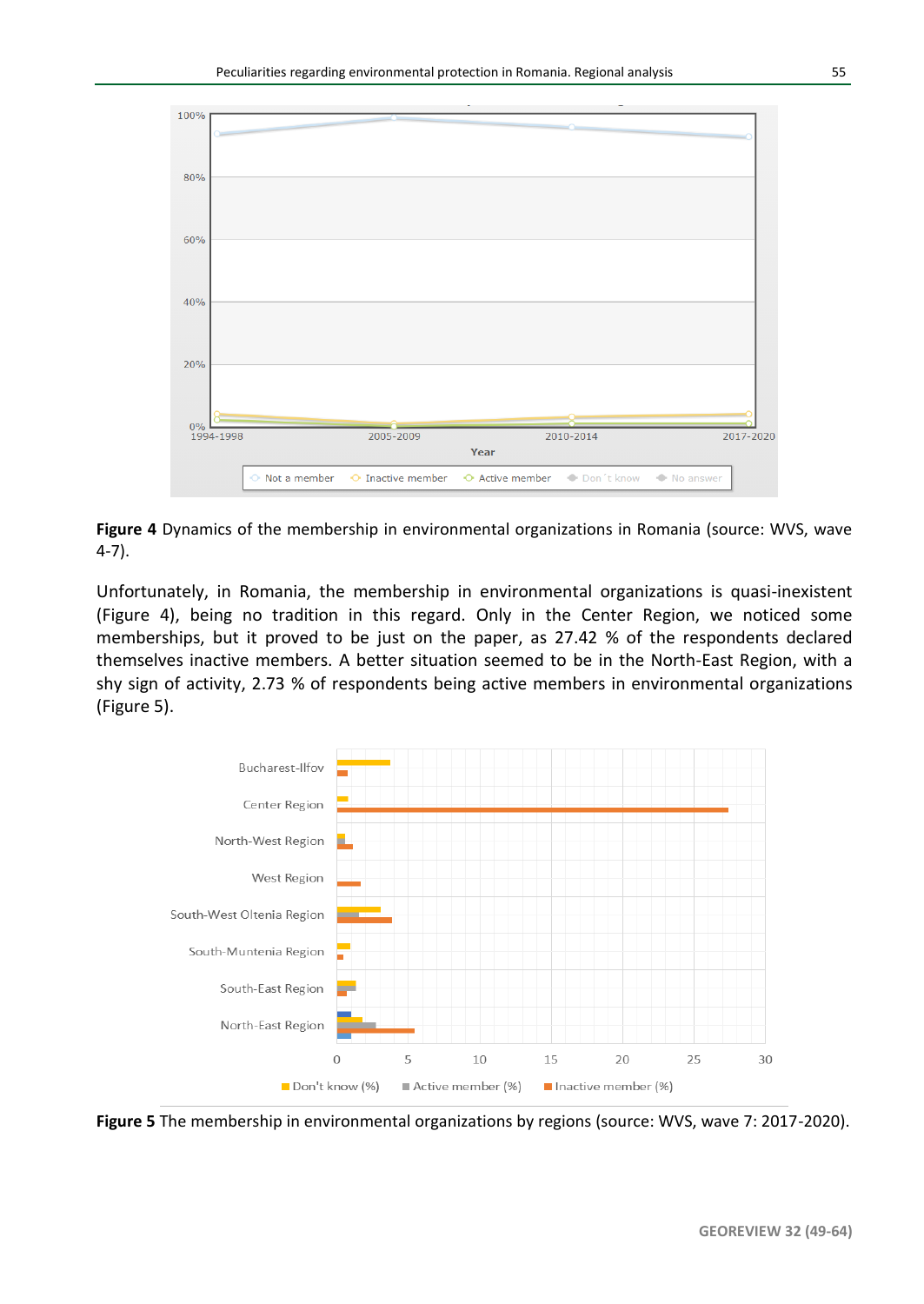Regarding the prioritization of protecting environment versus economic growth, it can be noticed the fact that there were periods in which protecting environment was preferred (wave 4 and 5) and years with a predominant option for economic growth (wave 6 and 7) (Figure 6).



**Figure 6** Dynamics of the prioritization of protecting environment vs. economic growth in Romania (source: WVS, wave 4-7).

Also, there are less undecided people regarding the development approaches, with 22 % of respondents not knowing what to choose in 1994-1998 compared to 9 % in 2017-2020, their answers seeming to be influenced by the evolution of the macroeconomic conjuncture. Thus, in the period between 2010 and 2014, 58 % of the respondents considered economic growth and creating jobs as the necessary strategy for development after crisis. For 2017-2020, economic growth was considered as the main option for development by the respondents from all the regions, but with the highest percentages in Center, West and South West (Figure 7). The major differences between the percentages of respondents opting for economic growth versus protecting environment were recorded in West and Center regions (39.49 % and 37.90 %, respectively). In South-West, Bucharest-Ilfov and North-West, the responses are balanced between the two major options, but with slight preferences for environmental protection in the last two ones. In this way, even in the case of perceptions, the Romanian respondents seem to be not very open to consider and prioritize environmental protection and, accordingly, that type of development that aims at assuring a sustainable future, i.e. the one that attends to integrate the environmental dimension nearby the basic concerns regarding economic and social ones. As it is commonly known, the concrete actions prioritizing environment and the actions for protecting it are even much harder to be put into practice when the general awareness in terms of perceptions and attitudes registers a low level (Ulman and Dobay, 2020). In this way, although the perspective of national development implemented from the lens of sustainability is among the largest concerns of the actual societies, it seems that the Romanian citizens still have to develop their environmental concern for being able to follow the path of protecting more the environment.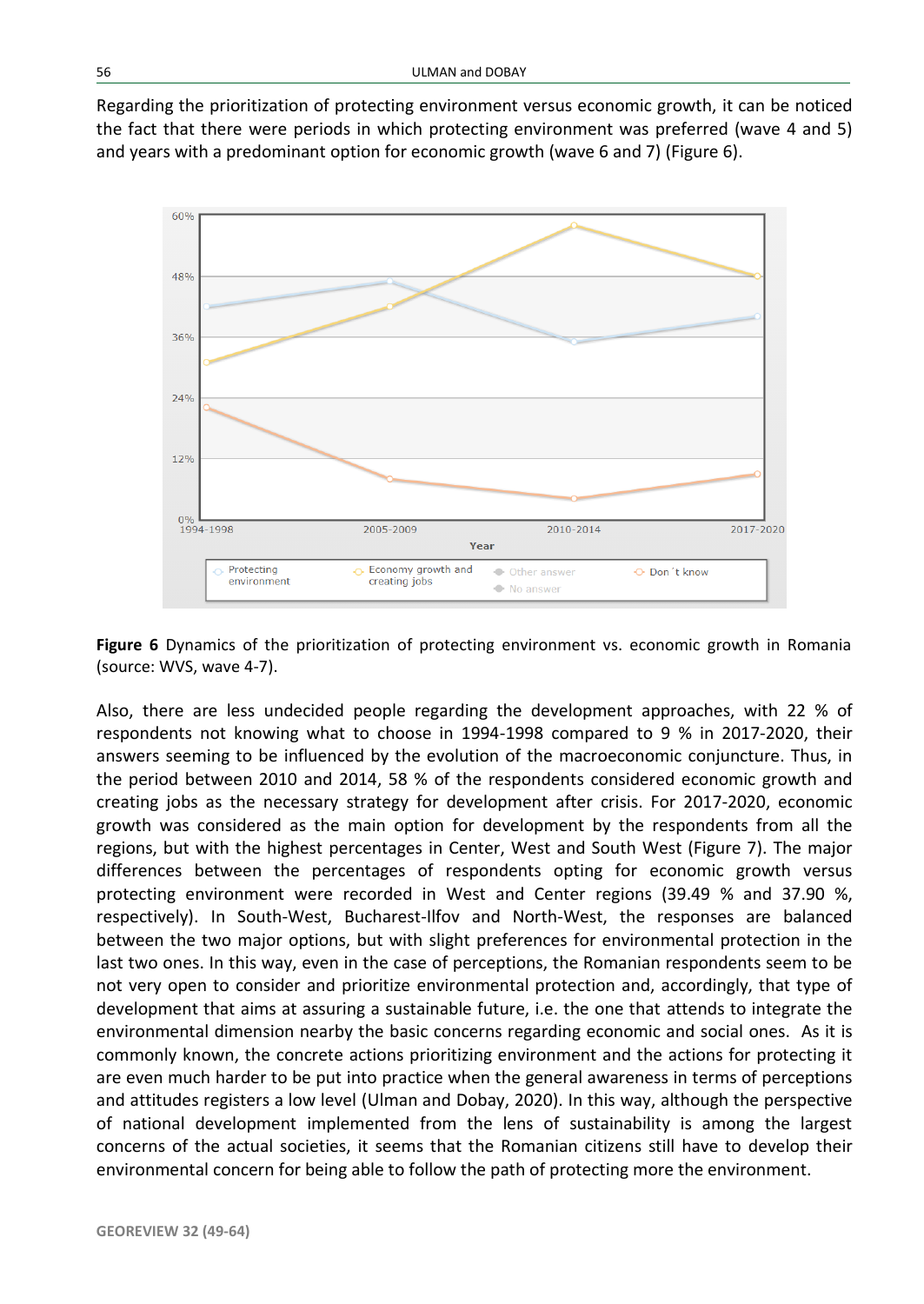

**Figure 7** The prioritization of protecting environment vs. economic growth by regions (source: WVS, wave 7: 2017-2020).

Taking into consideration these challenging observations related to preferred development approaches in the case of Romanian respondents, we analyzed the dynamics of the responses at regional levels over the entire period of the last four waves (Figure 8). The results showed a worrying situation in three regions (West, Center and South-West), where the preference for the prioritization of protecting environment significantly decreased in the analyzed period.

![](_page_8_Figure_4.jpeg)

**Figure 8** The evolution of the prioritization of protecting environment vs. economic growth by regions (source: WVS, waves 4-7: 1994-1998, 2005-2009, 2010-2014, 2017-2020).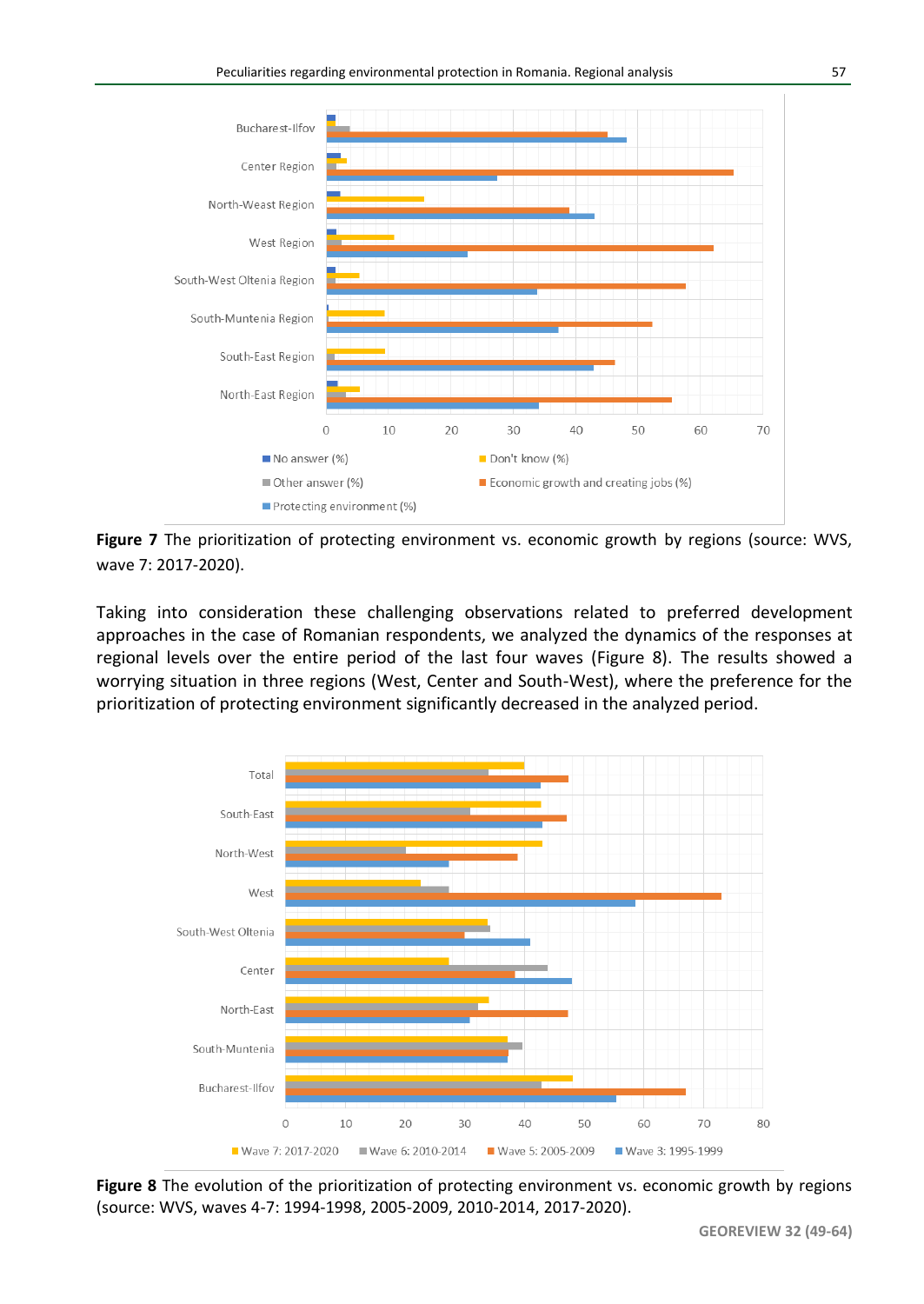Concluding, the most prominent figures in terms of perceptions and attitudes related to environment at national level for the last wave are not very encouraging, as Figure 9 shows. In this regard, it was observed a lack of confidence in the environmental organizations, a very low involvement in their activities, and a high preference for the classical model of growth, all these negatively impacting the environmental protection.

![](_page_9_Figure_2.jpeg)

**Figure 9** National most prominent figures in terms of perceptions and attitudes related to environment (source: WVS, wave 7: 2017-2020).

This low involvement is reflected by the low percentage of people (5 %) being members in environmental organizations, from which 86.06 % are inactive members and only 17.39 % considering that it is important to prioritize environmental protection (Figure 10).

![](_page_9_Figure_5.jpeg)

**Figure 10** Positions of members in environmental organizations regarding the prioritization of protecting environment vs. economic growth (source: WVS, wave 7: 2017-2020).

#### **4.2. Active participation of Romanians to protecting environment – regional analysis**

For observing the peculiarities of environmental concern in terms of active participation in Romania and in its development regions, we analyzed the levels of expenditures for environmental protection, the active involvement in ecological movements, the behavior towards municipal waste recycling and the existence of green spaces (Figure 11).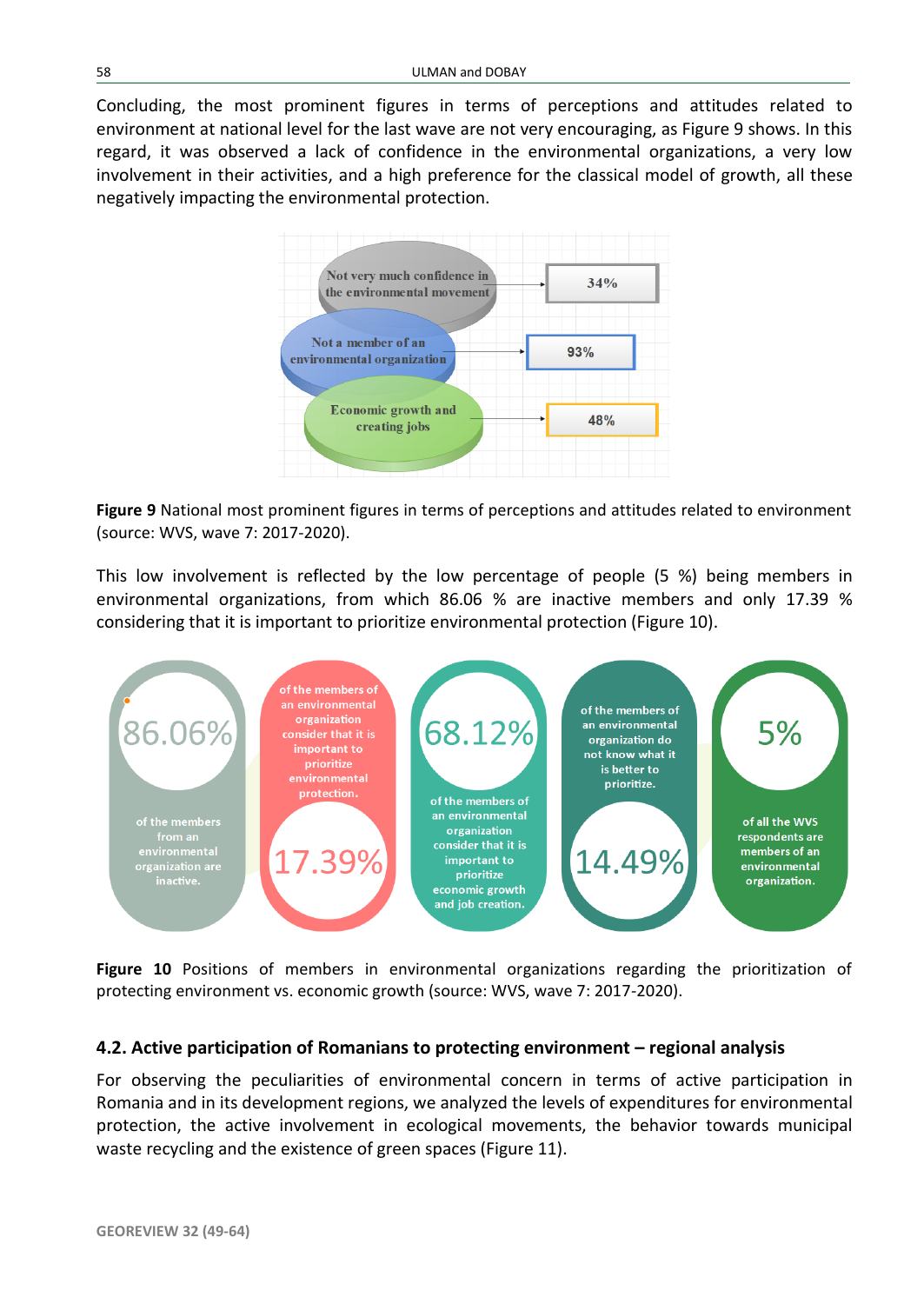![](_page_10_Figure_1.jpeg)

**Figure 11** Main aspects highlighting active implication in environmental protection (source: WVS and NIS).

Taking into consideration that, among all the aspects that aim to investigate the level of people's awareness regarding environmental problems, both in intent (perceptions) and active participation, the action of giving money to ecological organization is the most representative one for evaluating this level of awareness, being the most relevant proof that the respondent does have a pro-environmental position. This is the reason for choosing this variable as the most important individual one for our analysis from the regional level in order to understand if there are different regional individual patterns, besides the collective ones, indicating the level of awareness, like: the expenditures for environmental protection, the active involvement in ecological movements, the behavior towards municipal waste recycling and the existence of green spaces. These chosen variables for reflecting the active participation in environmental protection were analyzed in relation to the average personal incomes and spending in order to find our if they are correlated with each other and also if there are differences at regional level.

![](_page_10_Figure_4.jpeg)

**Figure 12** Representation of the chosen variables in the first two factorial axes system.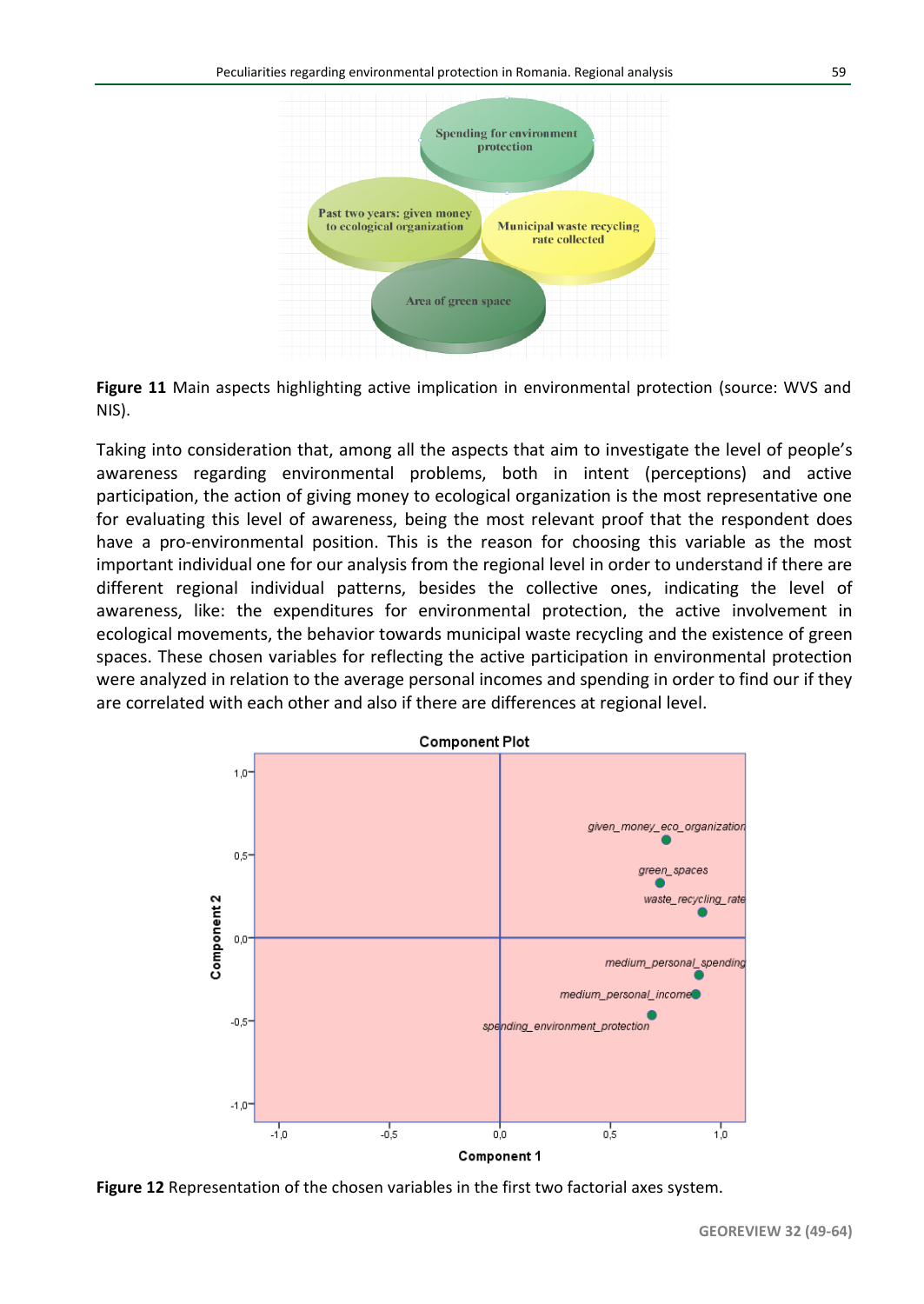The graphic representation (Figure 12) allows the observation of the variables' position in the factorial axis system. Analyzing the graph, we can identify the direction and the intensity of the link between variables. Regarding the first aspect, it can be considered that a direct link between the six variables taking into consideration the first factorial axis does exist. Thus, the variables related to personal income and spending, nearby spending for environmental protection are positively correlated to given money to ecological organizations, area of green spaces and the rate of municipal waste recycling.

In Figure 13, each region is positioned on the graph related to its coordinate on the specific axis. The position is interpreted taking into consideration the origin of the axes that represent the unit with coordinates given by the medium levels of the considered variables. So, the graphic facilitates the analysis of nearness and remoteness between the regions. Significant differences exist between the Romanian regions from the point of view of their registered values of the chosen variables (Figure 13). So, there may be identified different regional patterns of spending for environment protection, money given to ecological organization, municipal waste recycling rate, green spaces, but also, related to medium personal spending and income. Also, taking into consideration that all the coordinates on the first axis are positive, it can be concluded that the regions, for example, with high values for medium personal income and spending, also register high levels for spending for environment protection, money given to ecological organizations, recycling rate of municipal waste and green spaces. Contrary, the regions with low levels of personal income and spending tend to invest less in environment.

![](_page_11_Figure_3.jpeg)

**Figure 13** Representation of the regions variables in the first two factorial axes system.

The North-East, South-Muntenia, North-West and South-West Oltenia Regions have negative coordinates on the first factorial axis, in this way, having a different behavior and opposing to South-East Region, West Region and Bucharest-Ilfov, with positive ones. The major differences can be observed between Bucharest-Ilfov, on one hand, and, North-East, South-Muntenia and South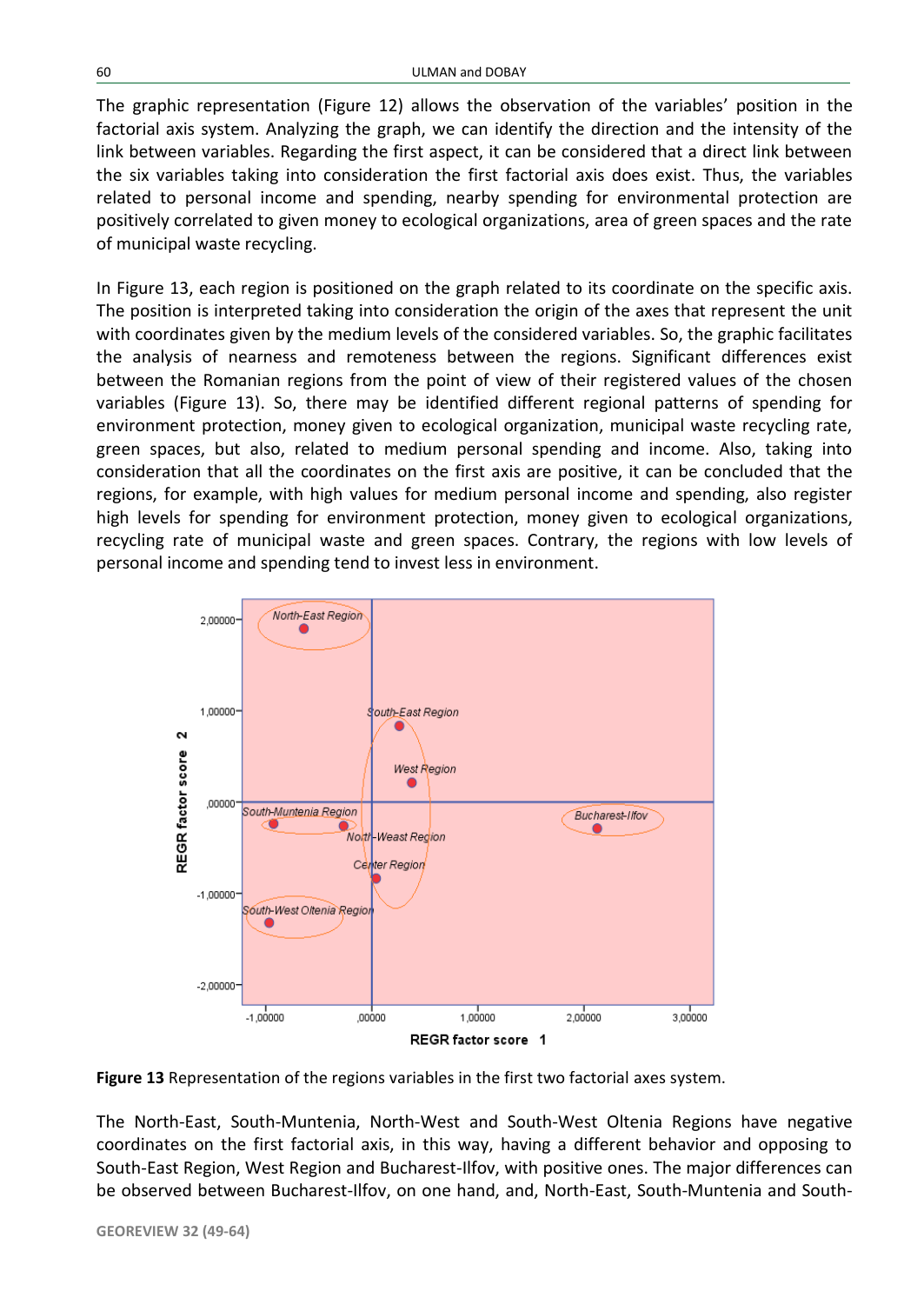West Regions of Romania, on the other hand. Also, explaining the position of regions through integration of discussed variables in analysis reveals the fact that high levels of given money to ecological organization, municipal waste recycling rate, green space, spending for environment protection, medium personal income, medium personal spending variables are registered for Bucharest-Ilfov. Contrary, low levels of these variables appear especially for North-East, South-Muntenia and South-West Oltenia regions, while the other ones (South-East, West, North-West and Center) tend to have medium levels. On the basis of this graphical representation, homogenous groups can be identified.

In this way, Figure 13 puts into evidence the possibility to identify some clusters. So, we can observe the grouping of the regions into five clusters as it follows: cluster 1 (North-East Region); cluster 2 (South-Muntenia and North-West regions); cluster 3 (South-West Oltenia Region); cluster 4 (South-East, West and Center regions); cluster 5 (Bucharest-Ilfov). The application of the Hierarchical Cluster as a complementary measure for PCA is recommended when the aim is to group the statistic units in homogenous clusters, especially because their representation in the factorial axes system using PCA makes difficult the precise identification of the groups. So, in order to compare the obtained results from PCA with the results of Hierarchical Cluster, we classified the regions and the obtained dendrogram using average linkage between groups is represented in Figure 14, showing the same five clusters identified using the PCA.

![](_page_12_Figure_4.jpeg)

![](_page_12_Figure_5.jpeg)

Cluster 1, formed by the North-East Region, is characterized by levels under national averages for the following variables: 1) spending for environment protection, 2) medium personal income, 3) medium personal spending and 4) municipal waste recycling rate and over national averages for: 1) money given for environmental organizations and 2) green spaces as a percentage of the total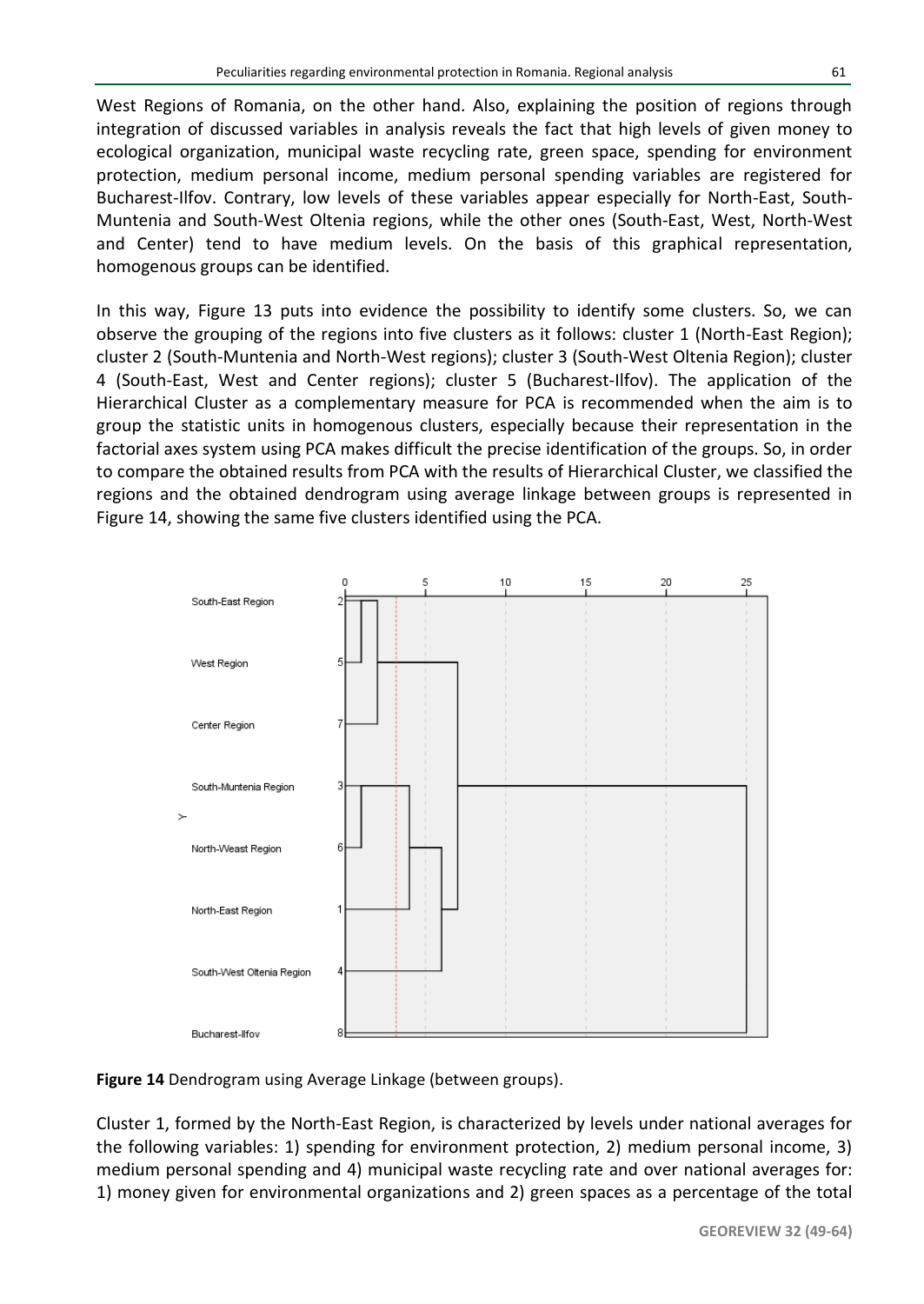regional surface, mentioning that, for the spending for environment protection and medium personal income, the region registers the lowest levels.

Cluster 2, formed by South-Muntenia and North-West regions, is characterized by levels under national averages for the following variables: 1) spending for environment protection, 2) given money for environmental organization, 3) municipal waste recycling rate and 4) green spaces and nearby national averages: 1) medium personal income and 2) medium personal spending, observing that North-West Region registers higher levels of all the considered variables (excepting the one referring to spending for environment protection), but with no high differences.

Cluster 3, composed of South-West Oltenia Region, is characterized by levels under national averages for: 1) medium personal income (higher than North-East Region), 2) medium personal spending (lower than North-East Region), 3) given money for environmental organization (the lowest level from all the eight regions), 4) municipal waste recycling rate and 5) green spaces and over national averages for: 1) spending for environment protection.

South-East, West and Center regions, united in Cluster 4, are characterized as a group by levels nearby national averages for: 1) medium personal income, 2) medium personal spending and 3) green spaces and over the national averages for: 1) spending for environment protection, 2) given money for environmental organization and 3) municipal waste recycling rate.

Finally, the last cluster that includes only Bucharest-Ilfov remarks on all the analyzed aspects, having the highest levels for all the variables taken into discussion: 1) spending for environment protection, 2) medium personal income, 3) medium personal spending, 4) past two years: given money to ecological organization, 5) green space and, also: 6) municipal waste recycling rate (kilo/person/year).

In this way, the major differences can be observed between Bucharest-Ilfov, on one hand, and, the North-East, South-Muntenia and South-West regions of Romania, on the other hand. Thus, high levels of given money to ecological organization, municipal waste recycling rate, green space, spending for environment protection, medium personal income, medium personal spending variables are registered for Bucharest-Ilfov. Contrary, lowest levels of these variables appear especially for North-East, South-Muntenia and South-West Oltenia regions. The other regions (South-East, West, North-West and Center) tend to have medium levels. These results tend to complete the ones of other study analyzing, at the Romanian national and regional levels, the active participation in pro-environmental activities (Ulman and Dobay, 2020), concluding that, in the period of wave 6, i.e. 2010-2014, there were found no major differences, as the levels were very low, while observing that, with regard to the positive perceptions, the levels were the highest in the Central Region.

# **5. Conclusion**

In this paper, we firstly analyzed the perceptions and attitudes related to protecting environment in Romania in terms of confidence in the environmental protection movement, membership in an environmental organization and prioritization of protecting environment versus economic growth in wave 7, in the period 2017-2020, and their dynamics between 1994 and 2020.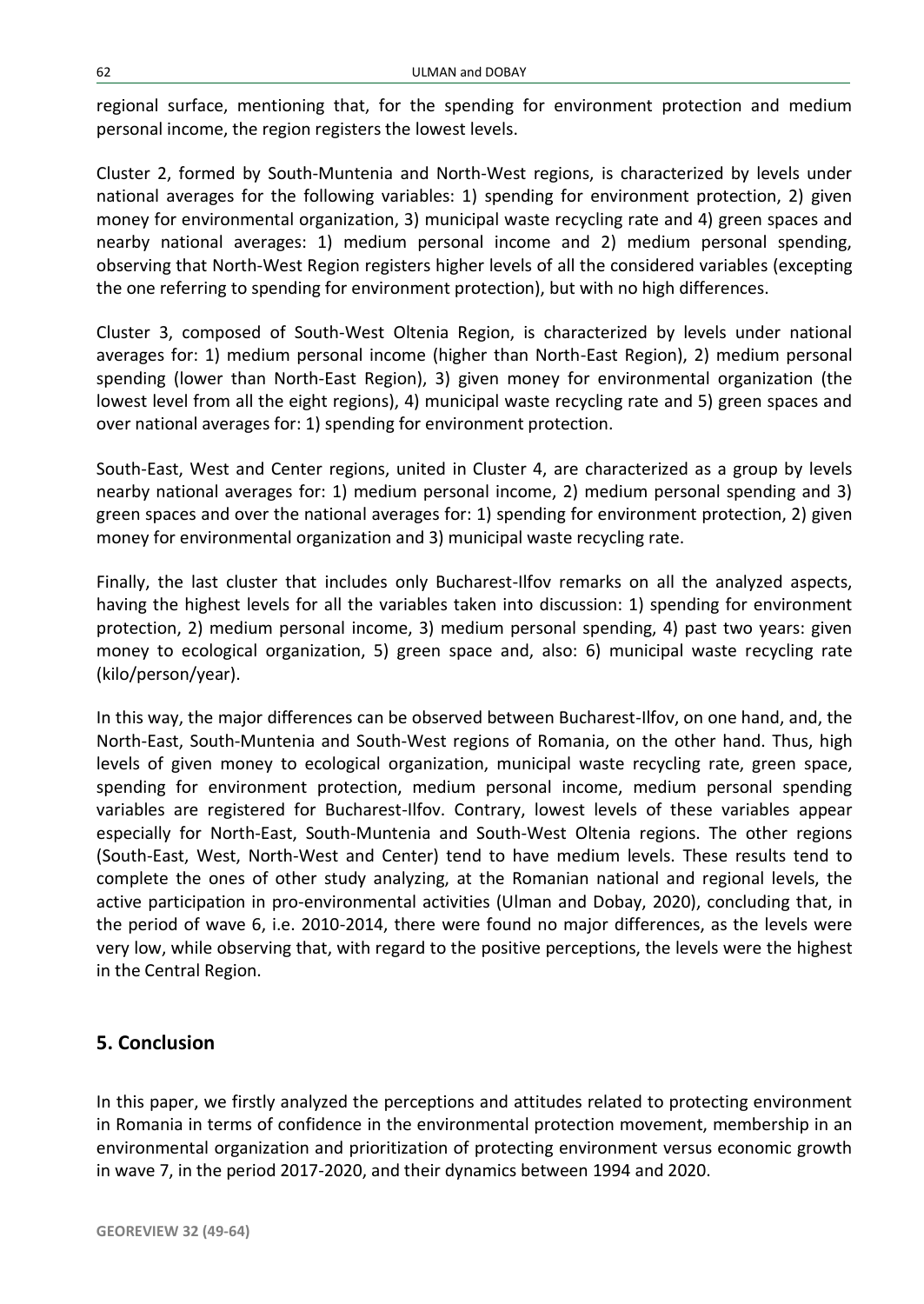We noticed an ascendant trend of the number of people that are more informed in terms of environmental issues, but also with a higher lack of confidence in the environmental organizations and a very low involvement in this type of entities as members. Although the membership in environmental organizations is almost quasi-inexistent, there are some slight signs of implication in the Center Region, but seeming to be just on the paper. In addition, it was also noticed a high preference for the classical model of development, based on economic growth and creating jobs, to the detriment of setting environmental protection as the development priority. These findings were more evident for 2017-2020, especially in the Center, West and South West regions.

Also, we managed to identify different regional patterns regarding the expenditures for environmental protection, the active involvement in ecological movements, the behavior towards municipal waste recycling and the existence of green spaces, as indicators of the level of concrete participation in pro-environmental activities, in relation to the average personal incomes and spending. Thus, the regions with high values for medium personal income and spending, also register high levels for spending for environment protection, money given to ecological organization, municipal waste recycling rate collected and green spaces. Contrary, the regions with low levels of personal income and spending tend to invest less in environment. The major differences can be observed between Bucharest-Ilfov, on one hand, and, North-East, South-Muntenia and South-West Oltenia regions of Romania, on the other hand. High levels of given money to ecological organization, municipal waste recycling rate collected, green space, spending for environment protection, medium personal income, medium personal spending variables are registered for Bucharest-Ilfov. Contrary, lowest levels of these variables appear especially for North-East, South-Muntenia and South-West Oltenia regions, while the other ones (South-East, West, North-West and Center) tend to have medium levels.

Even if it is a shy attempt of analyzing the environmental concern in the Romanian context, our study showed clearly that there is a direct correlation between the economic components and the pro-environmental attitudes and behaviors, confirming that type of approach from the theory of sustainable development that put the economic dimension at the basis of the environmental (and social) wellbeing.

#### **Acknowledgements** (in the case of Simona-Roxana Ulman)

*This work was supported by a grant of the Alexandru Ioan Cuza University of Iasi, within the Research Grants program, Grant UAIC, code GI-UAIC-2020-06.*

## **References**

- Brieger, S.A. 2018. Social identity and environmental concern: The importance of contextual effects. Environment and Behavior, 51: 828-855.
- Diekmann, A., Franzen, A. 2019, Environmental concern: A global perspective. In: Einstellungen und Verhalten in der empirischen Sozialforschung, Mayerl, J. et al. (Eds.), Springer, Wiesbaden, 253-272.
- Dunlap, R.E., Scarce, R. 1991. Poll trends: Environmental problems and protection. The public opinion quarterly, 55: 651-672.
- Dunlap, R.E., York, R. 2008. The globalization of environmental concern and the limits of the postmaterialist values explanation: Evidence from four multinational surveys. The Sociological Quarterly, 49: 529-563.